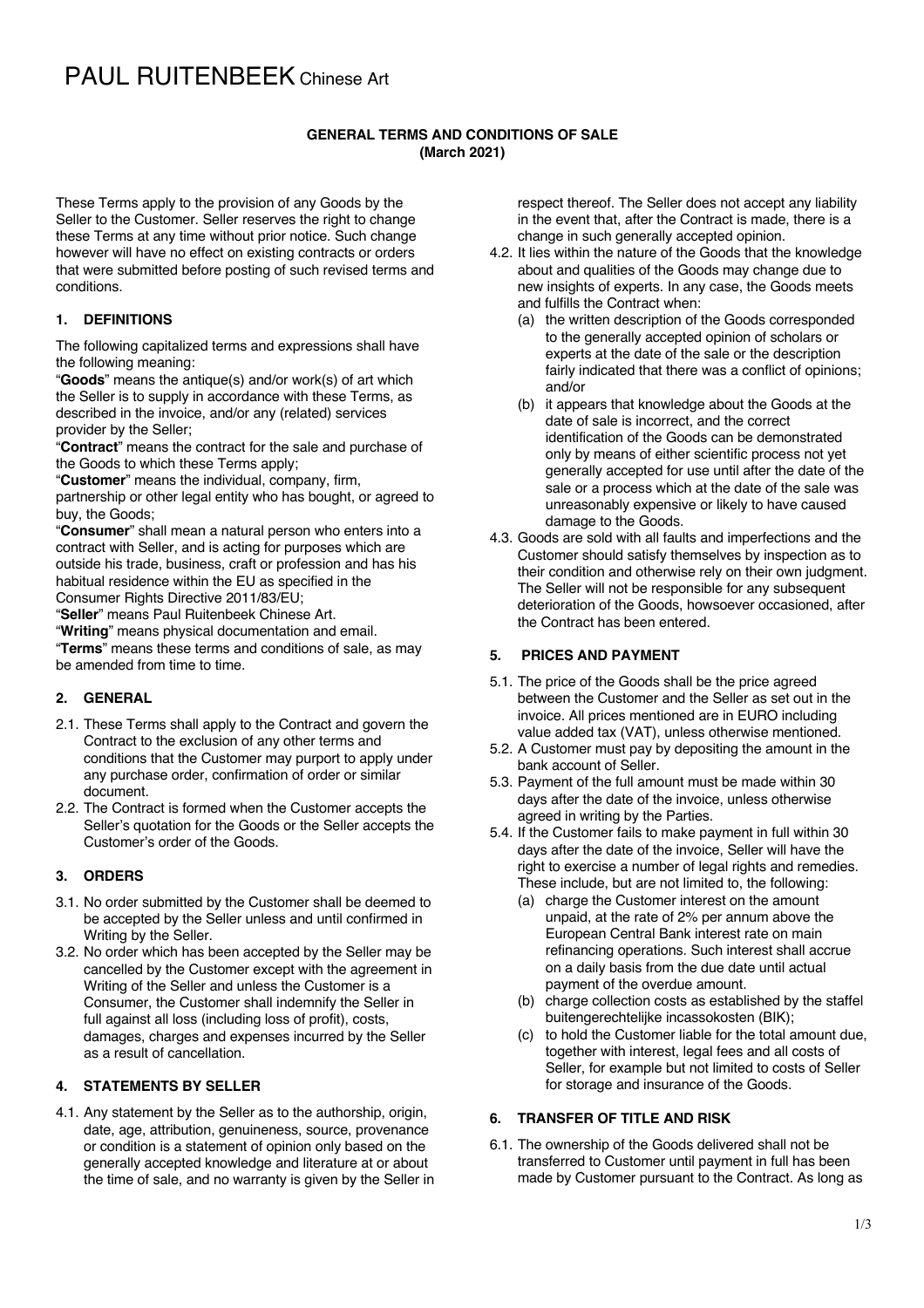# PAUL RUITENBEEK Chinese Art

Goods are still owned by Seller: (i) Customer shall never be entitled to sell, process, treat, adapt, encumber, pledge (undisclosed or otherwise) and/or hire Goods and/or make them available in any other manner, and (ii) Customer shall be obliged to store or have other store Goods with due care and as the recognizable property of Seller. Seller shall at all times be entitled to collect these goods again, wherever they may be.

- 6.2. In some cases, Seller acts as an agent for another seller, and Seller only has power to transfer legal title of the Goods after consent is given by the owner ("Consignatie"). In these cases, the Customer will not acquire legal title to the Goods until such legal consent of the owner is obtained by Seller and the selling price is paid in full.
- 6.3. As soon as Goods come within Customer's actual power to dispose them or within the actual power to do so of an auxiliary person used by Customer, including the moment of delivery by or on behalf of Seller, the goods delivered shall be for customer's risk.
- 6.4. When the customer accepts an invoice for the items ordered, but requests that Seller stores them, then they shall be stored at the Customer's risk and cost.

## **7. COLLECTION AND SHIPPING**

- 7.1. Seller is entitled to retain the Goods until all amounts due to Seller have been received in full in good cleared funds, and/or until the Customer has performed any other outstanding obligations Seller can reasonable require.
- 7.2. The Customer shall collect the purchased Goods within 14 days from the date of payment of the full amount from the premises of Seller, unless otherwise agreed. Delivery site is at the address of Seller, as provided on the invoice.
- 7.3. Shipping costs, import and export duties and insurance are for the account of the Customer, unless otherwise agreed upon in writing.
- 7.4. Risk and responsibility for the Goods passes to the Customer upon formation of the Contract.

## **8. LIABILITY AND INDEMNIFICATION**

- 8.1. The Seller shall under no circumstances be liable to the Customer, whether in contract, tort (including negligence), breach of statutory duty, or otherwise, for any third party loss, loss of profit, loss of production, loss of business or loss of opportunity and/or for any indirect or consequential loss or special or punitive damages arising under or in connection with the supply of Goods and/or the Contract.
- 8.2. he Seller's total liability to the Customer in respect of all losses arising under or in connection with the supply of Goods and/or the Contract, whether in contract, tort (including negligence), breach of statutory duty, or otherwise, shall in no circumstances exceed the price paid for the Goods that are the subject matter of any such action, dispute or claim.
- 8.3. Nothing in these terms shall limit or exclude the Seller's liability if and to the extent that such liability cannot be limited or excluded by law.
- 8.4. The Customer hereby indemnifies and shall keep the Seller indemnified on demand from and against all losses, damages, liabilities, claims, fines, costs and expenses suffered or incurred by or awarded against the Seller arising out of or in connection with any claims or

allegations of whatever nature by third parties to whom the Goods have been sold (or re-sold) following sale to the Customer.

#### **9. APPLICABLE LAW AND JURISDICTION**

- 9.1. The relation between Customer and/or other third parties and Seller shall be exclusively governed by Dutch law, with exclusion of the United Nations Convention on Contracts for the International Sale of Goods.
- 9.2. Any disputes arising from and/or relating to the General Terms and Conditions, offers and agreements and/or the execution thereof, shall exclusively be submitted to the judgment of a Dutch competent judge, unless Seller and Customer agree to refer to mediation, a binding opinion or arbitration.

#### **10. RIGHT OF WITHDRAWAL**

- 10.1. When purchasing Goods, a Consumer has the right to withdraw from a distance contract or an off-premises contract within the meaning of the Consumers Rights Directive 2011/83/EU, without giving reasons, during 14 days. This withdrawal period commences on the day after the Goods is received by the Consumer or a third party on behalf of the Consumer, who is not the transporter.<br>10.2 If the C
- If the Consumer wishes to exercise his right of withdrawal, he shall give notice of this to the Seller. Risk and burden of proof of exercising the right of withdrawal in accordance with this Article lies with the Consumer.
- 10.3. As soon as possible, but in any case within 14 days from the day following the said notice of paragraph 4 of this article, the Consumer must return the Goods to Seller, in the original state and packaging, in accordance with the instructions that are provided by Seller. The Consumer is liable for any diminished value of the Goods resulting from handling the Goods other than what is necessary to establish nature and characteristics of the Goods. The costs of returning the Goods are at the expense of the Consumer.<br>10.4 Seller will not renay the pu
- Seller will not repay the purchase price until Seller received the Goods or the Consumer proves that he has returned the Goods in exactly the same condition as he received the Goods from Seller.

## **11. TERMINATION**

- 11.1. Without limiting its other rights or remedies, Seller may terminate the Contract concluded with the Customer with immediate effect by giving notice to the Customer if:
	- (a) Purchaser does not pay on time, immediately after expiry of the payment term;
	- (b) In the event of (a petition for) bankruptcy (faillissement), suspension of payment (surséance van betaling), debt restructuring (schuldsanering) or a guardianship order (onder curatele stelling) of the Customer;
	- (c) Customer (a legal entity) is being dissolved;
	- (d) Customer does not provide the correct personal data, which Seller needs to comply with its legal administrative duties or to perform the customer due diligence based on the Act for the prevention of money laundering and financing of terrorism;